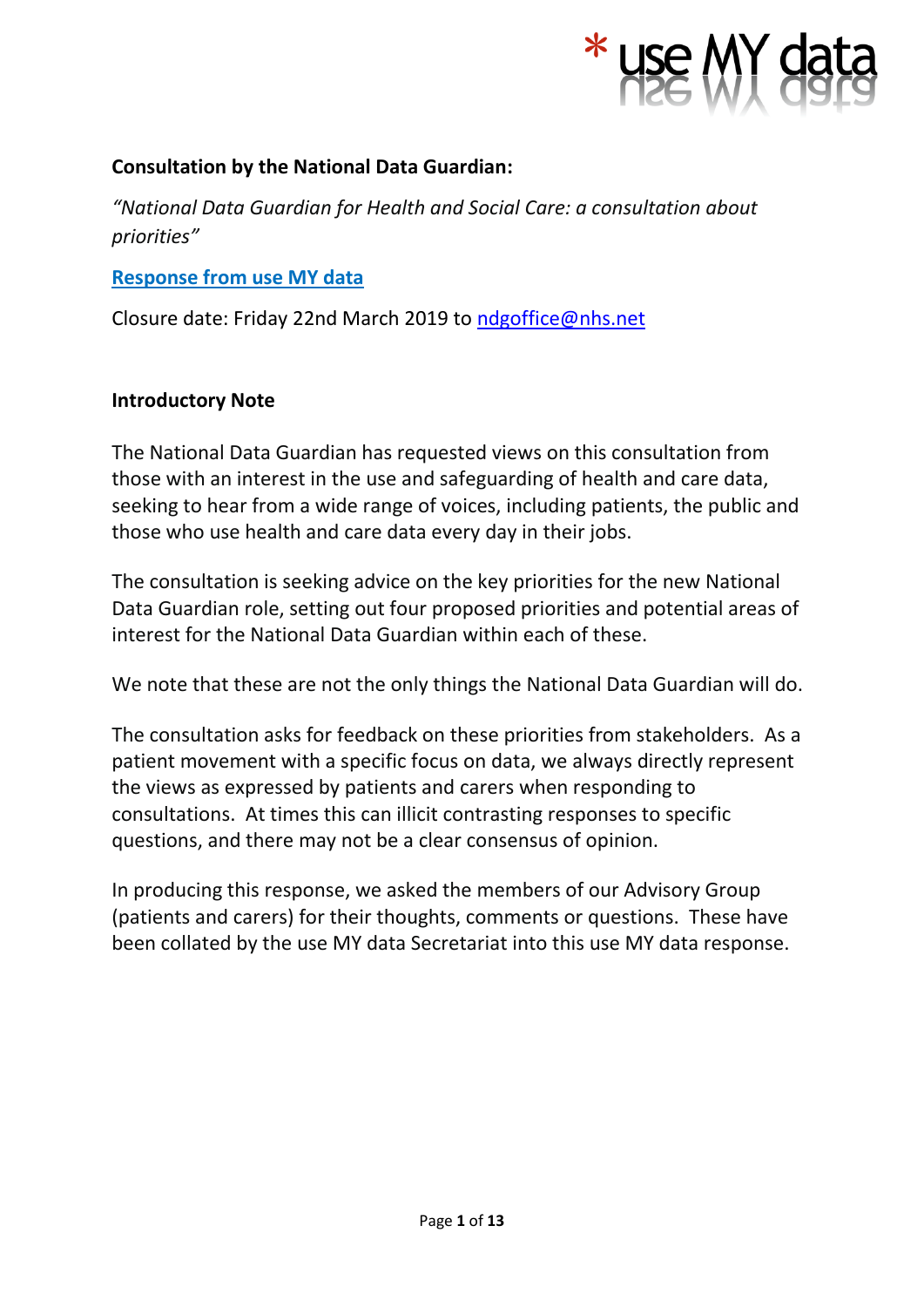

## **Priority 1: "***Encouraging access and control: individuals and their health and care data***"**

## Consultation questions

# **1. Should giving people access and control of health and care data be one of the National Data Guardian's top priorities?**

There was not wholesale support as to whether giving people access and control of health and care data should be one of the National Data Guardian's top priorities. There was also concern that making it the first priority (number one) may give the impression it is the Guardian's TOP priority.

We agree that patients should be allowed access to their own health data (we would assume this to be digital data and images). We consider this would have several benefits, including highlighting areas of poor data quality, but also in the areas of additional patient-suppled data.

To be clear, in an ideal world we would support this, but we have serious concerns that this could mean bringing the NHS to a grinding halt, in which case this was not seen as a priority.

On the control element, there is a clear need for much more transparency over how our data is used and by who, which we comment on later. We feel that the current situation regarding how patients can opt-out of certain uses is becoming increasingly confused. The simple question which is asked for the National Data Opt-out is increasingly seen as too simplistic, and our members are reporting that different approaches are being examined locally and regionally by the Local Health Care Record Exemplars which may result in increased confusion rather than reassurance.

In particular, concerns were expressed that if dynamic consent is a public priority this would have considerable administrative overheads. We would also question whether the public appetite for this really exists.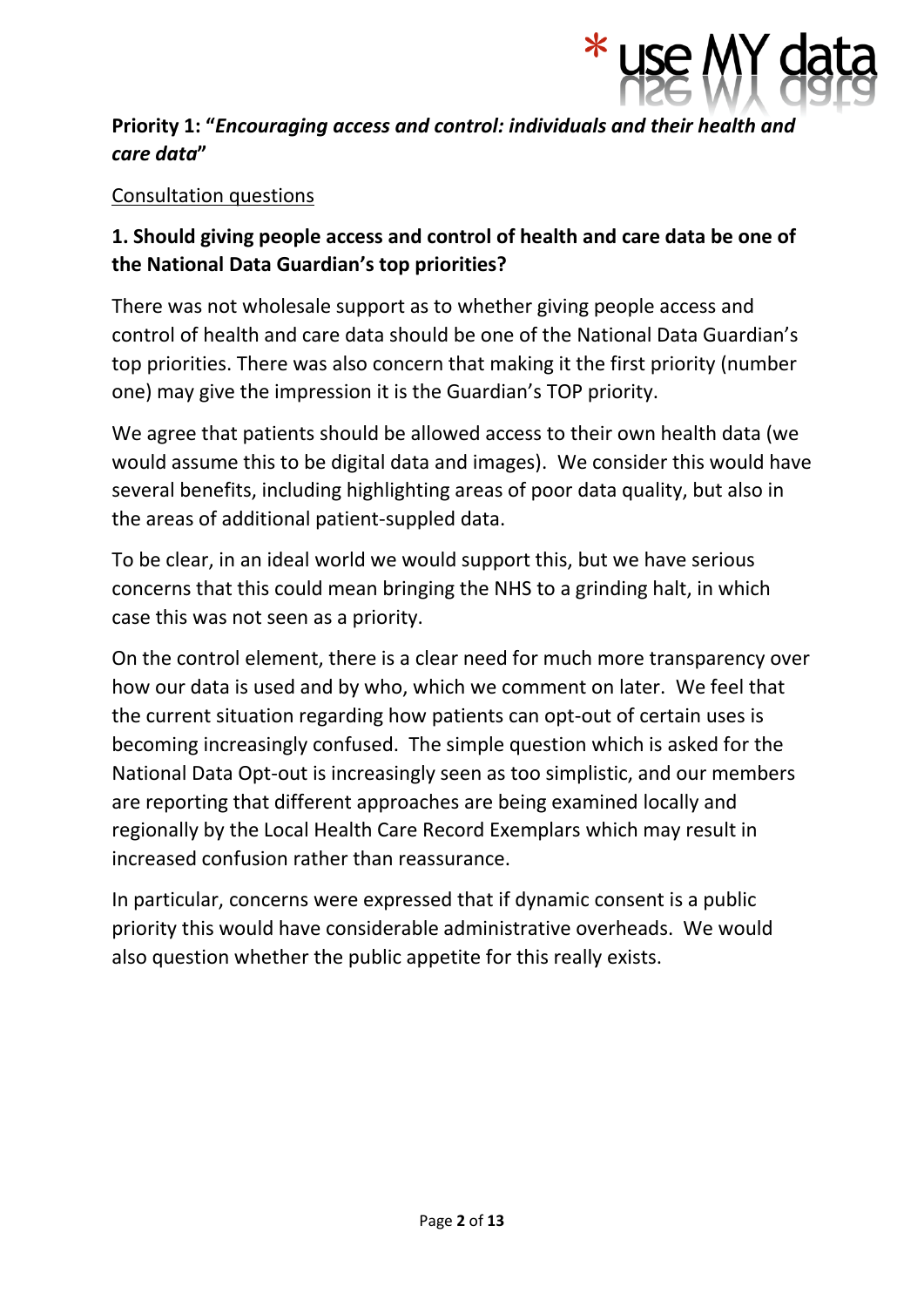

# **2. Are the outlined areas of National Data Guardian interest the right ones for the National Data Guardian? (Please tell us if there are other areas we should be looking at under this theme or if you think others are better placed to do this work)**

We think the areas are correct, but would make some additional points:

## The National Data Opt-out

The public awareness of the National Data Opt-out needs to remain on the list. This should be a top priority. We have commented further on the National Data Opt-out elsewhere in this response.

## Patients and their own data

There are potential benefits in patients having much simpler access to their data. One area which has not received enough focus is in data quality.

If we are to move to a position where we have data that is actually valuable for real world evidence, we need to recognise that currently, routine data is often too poor to analyse.

Rather than simply safe-guarding data, questions should also be centred on how to improve data quality (correctness and completeness). We note the potential for patients to supplement NHS data with their own, either directly or from private institutions.

### Seeing where our data gets used

There is a strong feeling that we need an improved understanding and narrative of how and where patient data is used. This would also highlight where data is not used, and where data is available to health professionals but not to patients.

Some examples of this were:

• Lack of (aggregated) data sharing: many Oncologists do simple reporting on their own patients (like how many patients have they seen and how many patients died). Either they don't get access to this information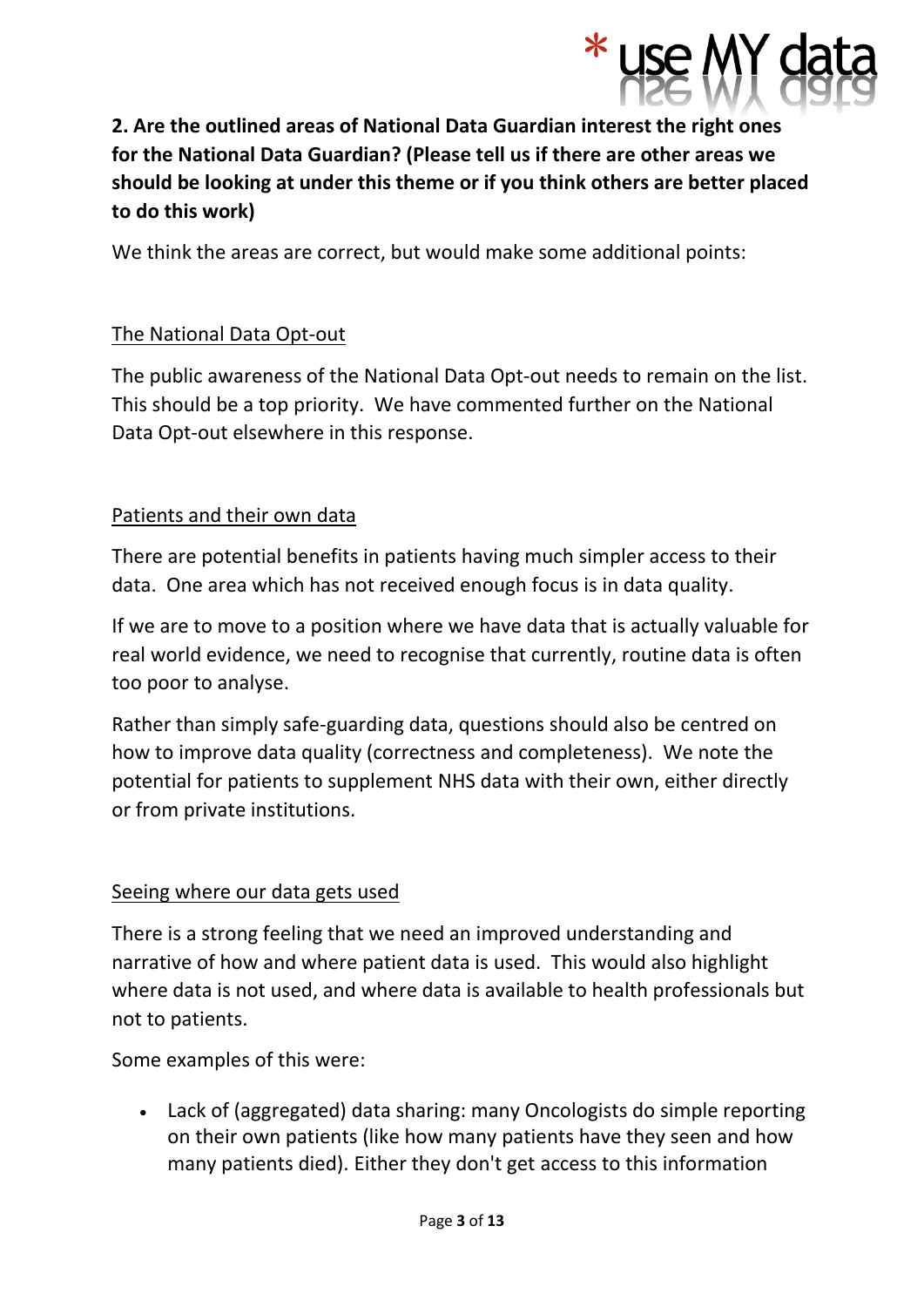through the Trust/National reporting (or they don't trust the quality of the data that is nationally reported). So their only way of getting this is by creating their own excel files/access databases which are limited by their own patient volumes and experiences.

\* use

• Less common diseases: in cancer services, patient volumes don't exist at a Trust level to provide robust analysis on anything other than the 'Big 4' cancers. The rarer cancers need data sharing beyond the Trust.

## Seeing where our data isn't used

Where analyses based on patient data are produced, we would look for assurance that reports, such as those from national audits, are read and translated into clinical practice. Equally, knowing how these are used to take action when they evidence poor care is important to patients. This should be made clear in an accessible manner, to highlight the benefits of sharing and usage for patients and the public.

It has also been noted that several analytical reporting tools (such as the PHE Cancer Stats portal) remain inside the NHS Network and inaccessible to patients, even when these portals do not contain any identifiable data and have (or can be) suppressed for small numbers. Given that these tools are produced using patient data, it is wrong that they are not accessible by patients, third sector organisations and others.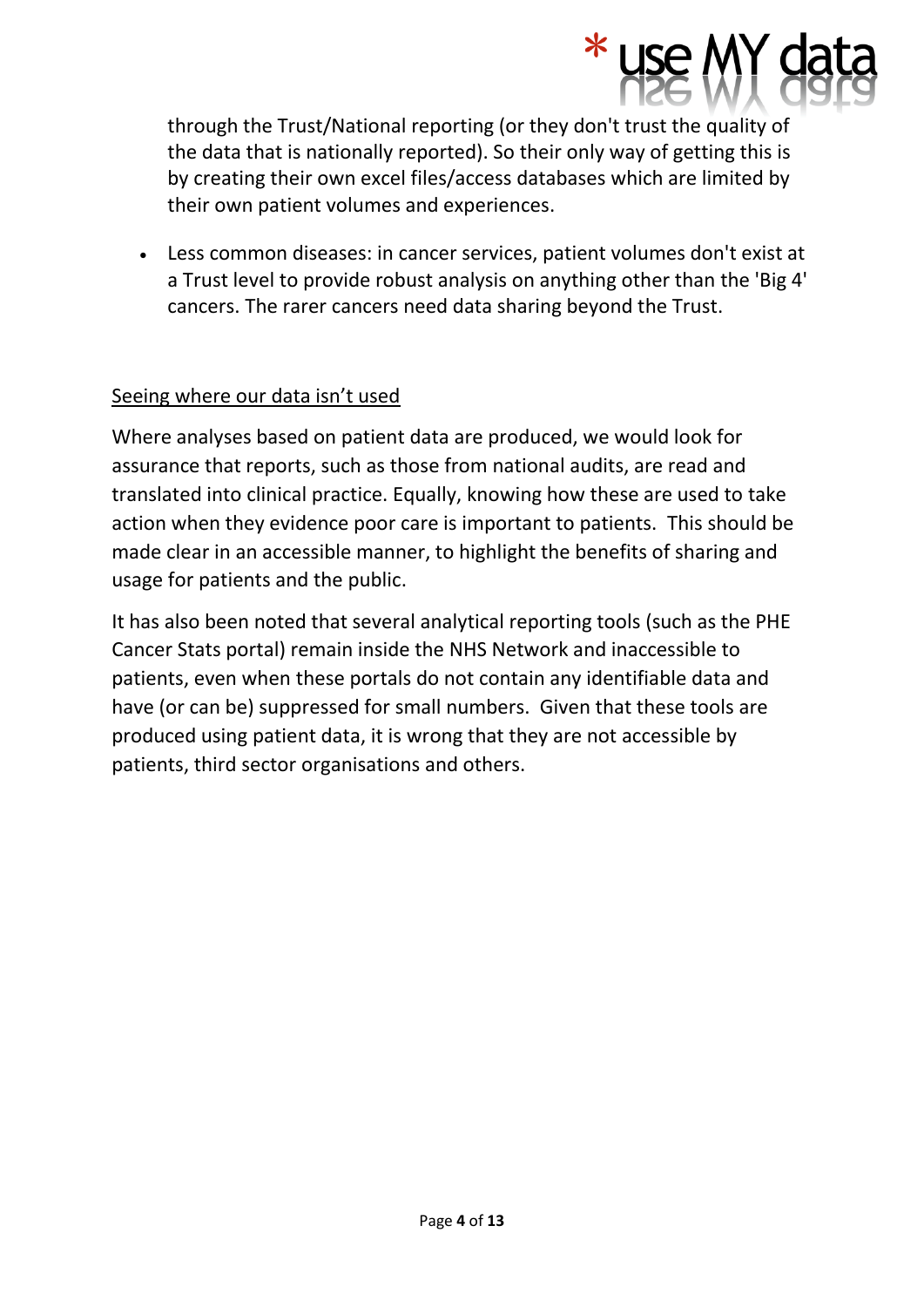

#### **3. What would you like to see the National Data Guardian do in this area?**

We would like to see a continued focus on transparency. This should include working with (and through) key groups such as Understanding Patient Data and use MY data, and others.

As reported at a recent event in London, NHS Digital's chief executive Sarah Wilkinson has warned a confused policy on data sharing risks sowing "deep and almost irreparable" public mistrust. The existing mistrust is already "slowing us down" on sharing data to improve care, with clinicians in particular "anxious about sharing it with the health research systems because they don't feel they can be completely confident in its uses". The National Data Opt-out is described as not "sophisticated enough".

We would note the work that use MY data is undertaking, which sits alongside work being undertaken by NHS Digital, is highlighting some serious areas of concern over the lack of transparency, communication and understanding around the transition from Type-2 opt-outs to the National Data Opt-out, in particular relating to historic opt outs.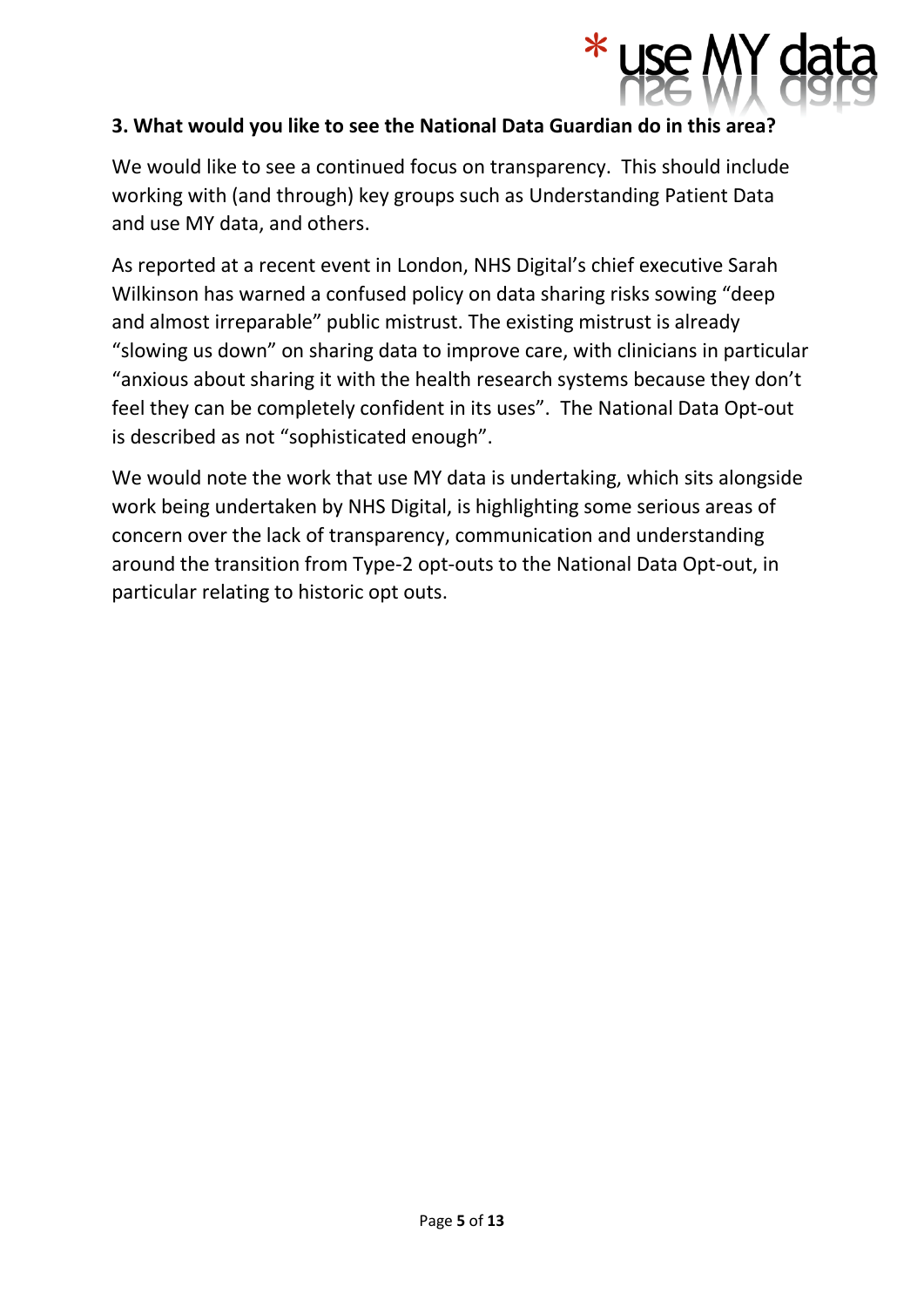

## **Priority 2: Using patient data in innovation: a dialogue with the public**

#### Consultation questions

# **4. Should Use of patient data in innovation be one of the National Data Guardian's top priorities?**

We have heard that it is difficult and costly in terms of time and effort for Trusts to deliver commercial real-world evidence studies. Our understanding is that it can take several years to get a Trust to sign a contract to share data with a commercial company. Individual Trusts have the power to decide to do this but as there is no single NHS role that is responsible; the choice is bounced between oncologists, commercial, IT, R&D, data protection officer (people who often don't really understand the benefits/challenges of realworld evidence and its complexities).

We would agree that innovation can be seen as a key theme, but these problems need to be addressed.

We believe that the National Data Guardian should give particular attention to the commercialisation of the national data asset. Whilst we have some discomfort with the use of the term "commercialisation", we believe that this needs to be undertaken in a way which produces benefit both to patients and financial or other benefits to the NHS, all being tangible and transparent. We should not be blindly driven by dogma (either for or against) on this point but take a sensible, well-considered view. We see the National Data Guardian as having a role in this.

We would also highlight the fundamental issue of data quality.

# **5. Are the outlined areas of National Data Guardian interest the right ones for the National Data Guardian under this priority?**

Our simple response would be that the National Data Guardian has to set about explaining the moral contract and the benefits of sharing data. Data generated by a public healthcare system should be used for public benefit.

We need a much stronger narrative on what it is ok to share for the national good, and how to do it. We would like to see a shift from the starting point of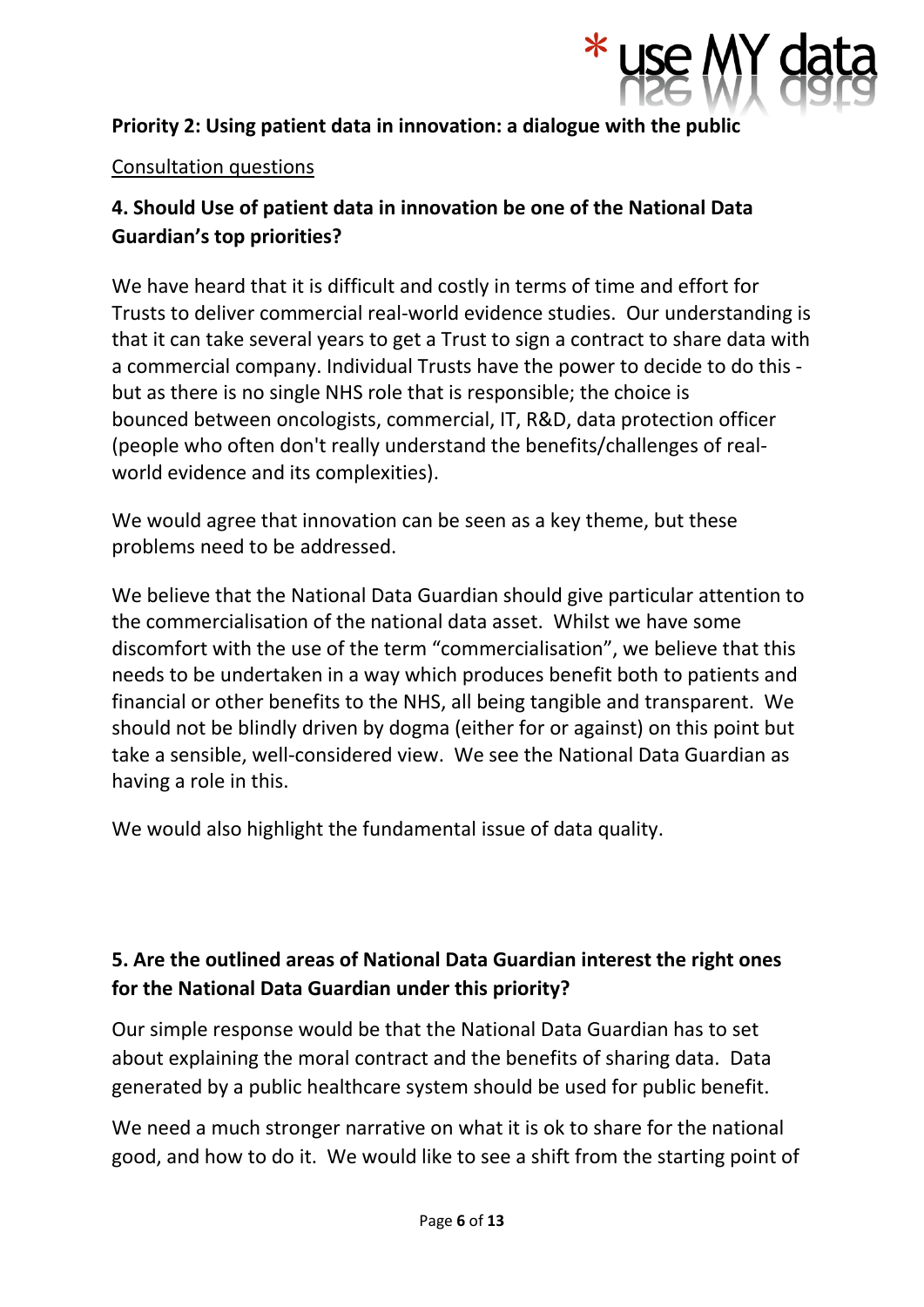

"Don't, Can't and Mustn't" to what you "CAN" do and indeed what's important that you "DO" do. This includes sharing medical data for the health of the nation.

The National Data Guardian has regularly noted that "data saves lives", so we need to be equally clear that not using data could cost lives.

As a patient movement we firmly believe that, quite simply, difficulties around data access have damaged research and cost lives.

## **6. What would you like to see the National Data Guardian do in this area?**

As a patient movement, use MY data considers itself to have a key role in bringing an informed and engaged patient voice.

We coordinate patient views and questions and run national workshops which bring together patients and carers with health professionals, policy bodies, commercial companies and privacy groups, to look at a common problem and come up with collaborative solutions.

Our experience in working with similar patient groups is that there are difficulties in obtaining funding for such work, despite all members giving their time and input for free. There is a fundamental inequity in the contrasting levels of investment in technical infrastructure and research (which uses patient data) when compared to the minimal investment in an engaged patient voice. We would like to see the National Data Guardian giving her backing to modest investment in such patient/public involvement activities, regardless of the specific organisation, or organisations, that carry it out.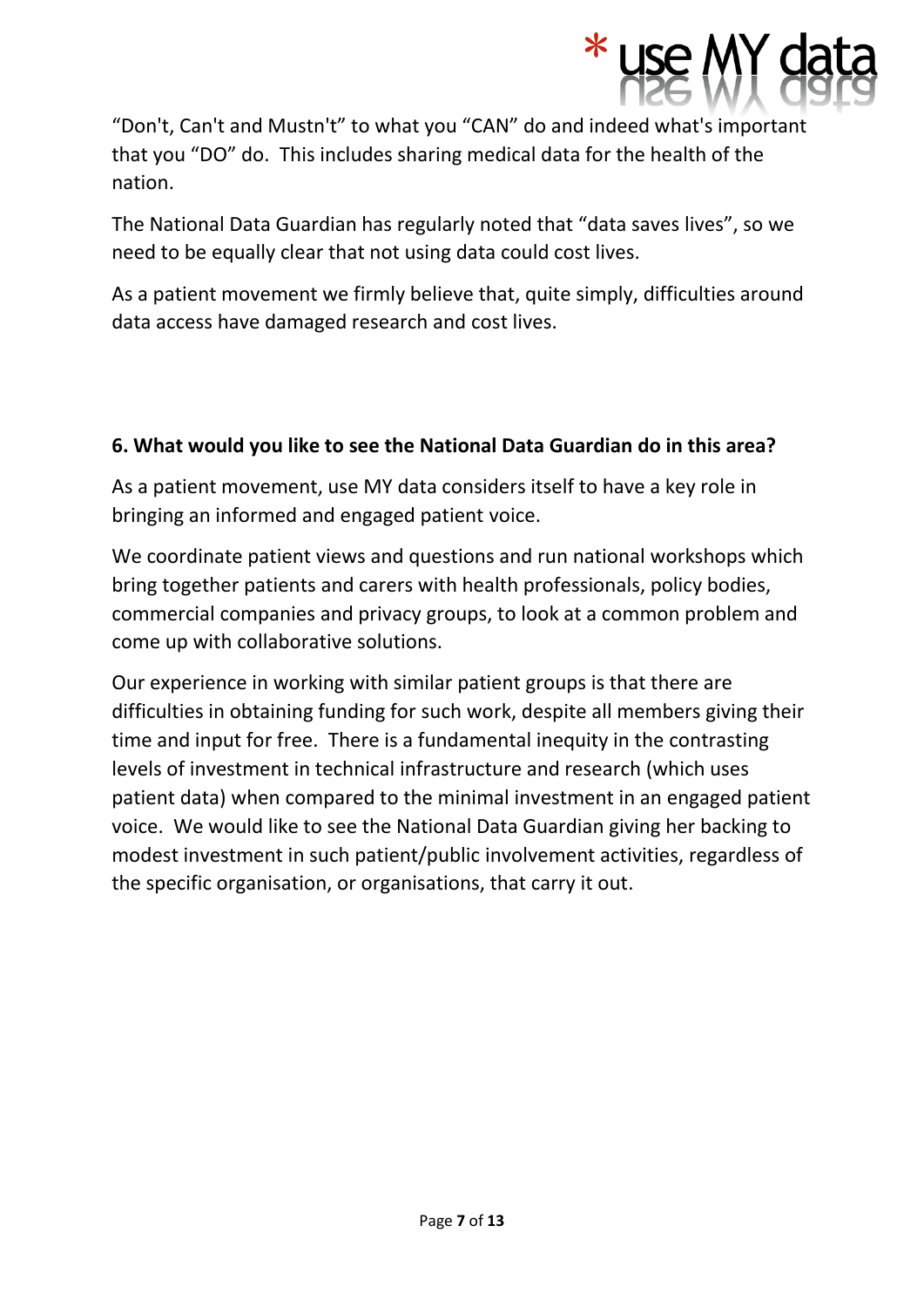

## **Priority 3: Getting the basics right: information sharing for individual care**

#### Consultation questions

# **7. Should Getting the basics right: information sharing for individual care be one of the National Data Guardian's top priorities?**

Yes. We would highlight that this should include the basics of data quality (accuracy but above all timeliness) and inter-operability – this should be the very top priority.

# **8. Are the outlined areas of National Data Guardian interest the right ones for the National Data Guardian under this priority? (Please tell us if there are other areas we should be looking at under this theme, or if you think others would be better placed to do the work)**

These would seem appropriate, although timescales are unclear and would need to be developed. As a patient movement, we would encourage the inclusion and engagement of patient groups such as ours in being able to enforce this message.

### **9. What would you like to see the National Data Guardian do in this area?**

As this section is talking about getting the basics right, we would like the National Data Guardian to undertake audits of NHS IT to ensure that all organisations are doing what they promised to do on the basics before moving off into other areas.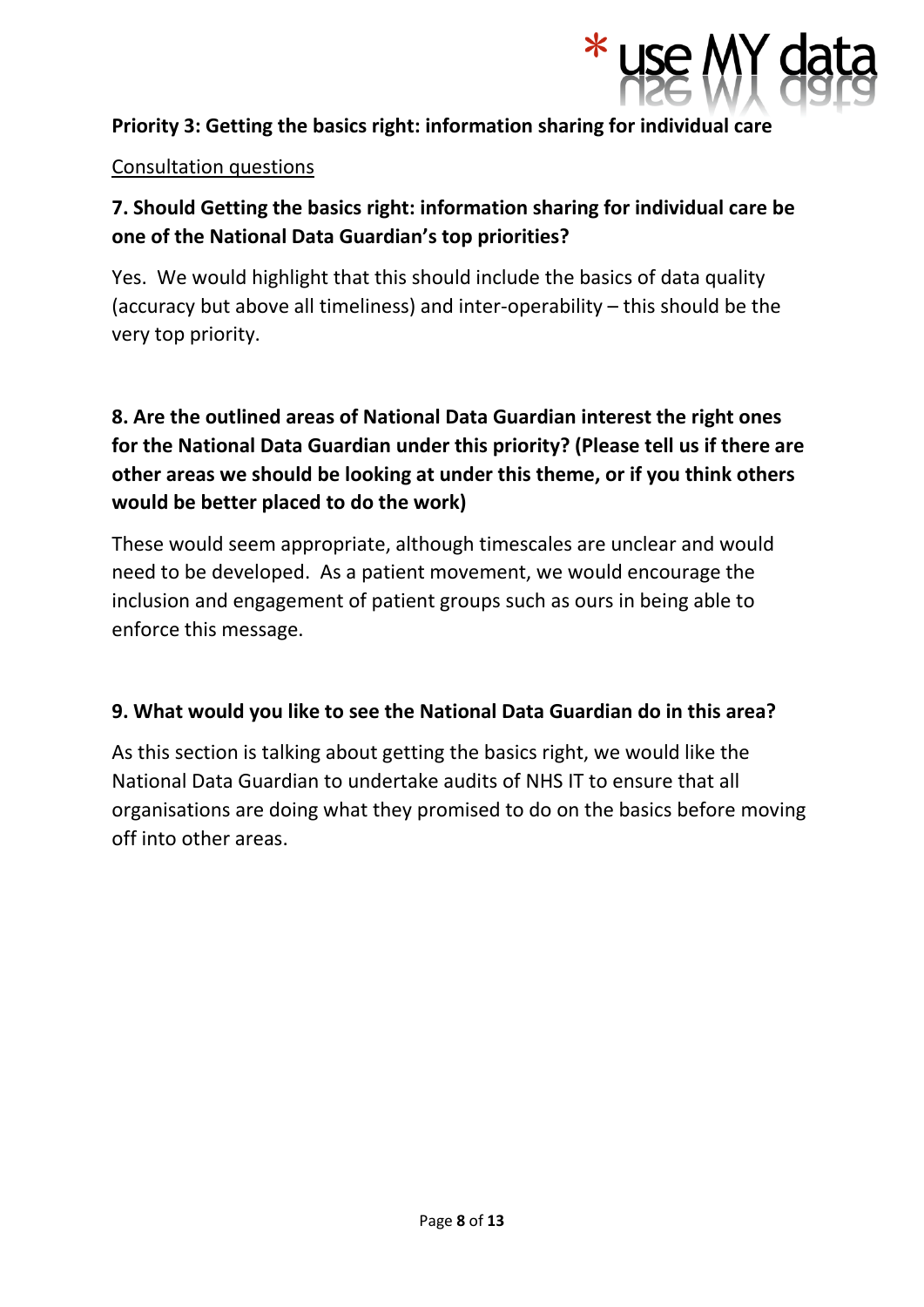

## **Priority 4: Safeguarding a confidential health and care system**

#### Consultation questions

# **10. Should Safeguarding a confidential health and care system be one of the National Data Guardian's top priorities?**

We have commented elsewhere about the need to prioritise usage and benefits alongside the area of safeguarding. We would make the point that safeguarding is essential but should not be at the expense of appropriate sharing and usage. We are concerned that the in the past there has been a 'play it safe' culture of obstructing data sharing to the detriment of public benefit.

# **11. Are the outlined areas of National Data Guardian interest the right ones for the National Data Guardian under this priority?**

We would agree that the interplay between common law and data protection law needs to be considered urgently. This should include dialogue and the production of clear guidance from the Information Commissioner's Office.

### **12. What would you like to see the National Data Guardian do in this area?**

We would expect the National Data Guardian to act in a leadership and coordination role.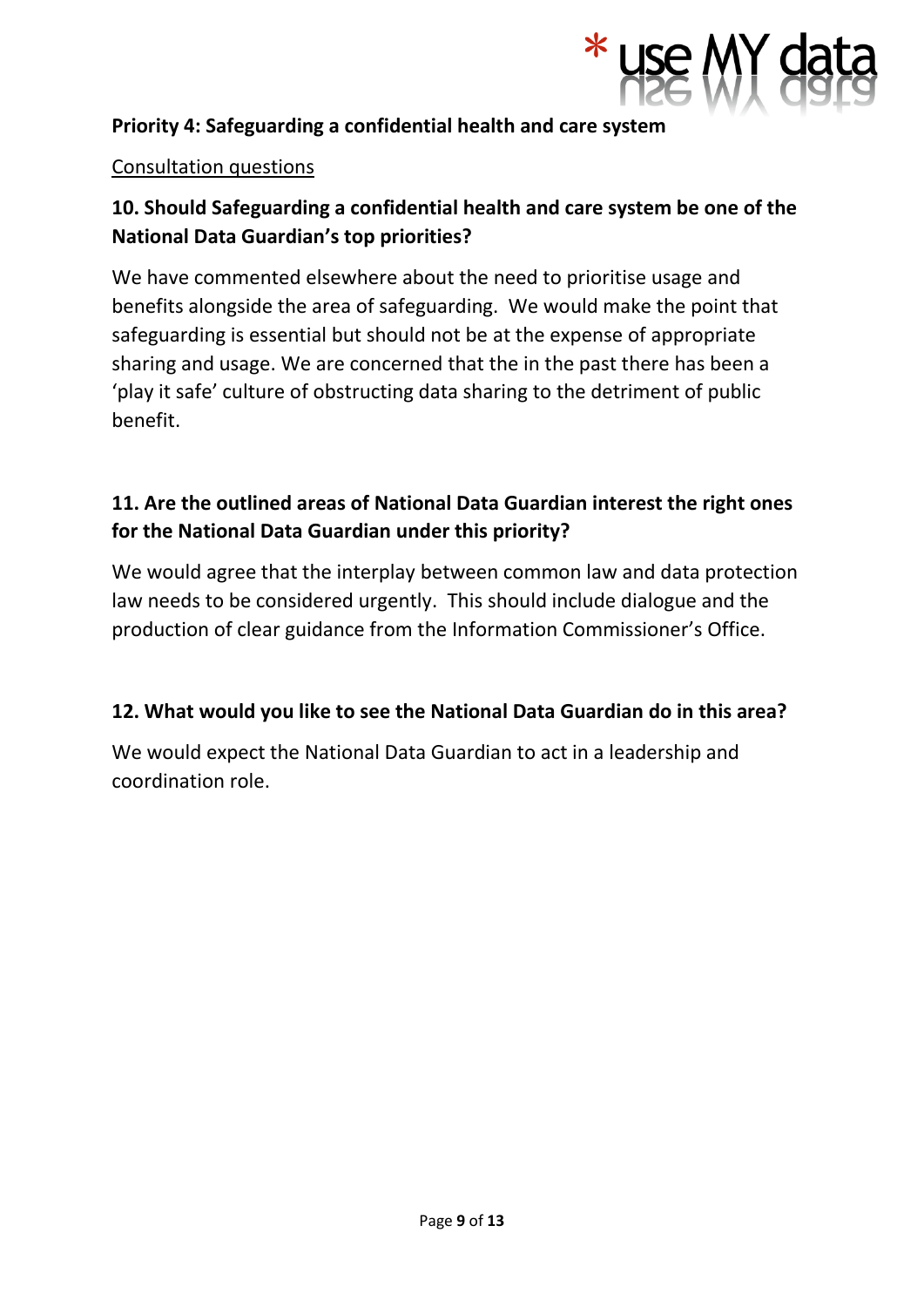

### **Additional consultation questions**

# **13. Looking at all the priorities outlined, are there other areas of work that you would suggest for the National Data Guardian?**

We have no comments on this point, other than to restate what is included in the rest of the response.

# **14. Are there any priorities you would remove or change? (Please explain why and what you would like to see the National Data Guardian doing.)**

We have no comments on this point, other than to restate what is included in the rest of the response.

# **15. Please provide any other comments or feedback to the National Data Guardian and her team.**

We have highlighted some overall points below which may not have fitted directly into the questions above.

## Shifting the focus from just safe-guarding to include usage and benefits

We note and very much appreciate Dame Fiona's comment on her appointment that:

"I look forward to taking up the role on this new basis and continuing to work alongside others to build public trust that patient data will be used appropriately and effectively" *(emphasis added).*

This theme was also echoed by Nicola Blackwood, who stated that:

"Placing the National Data Guardian on a statutory footing strengthens the role as an independent and authoritative voice for the patient on how their data is used in the health and care system. It is right that patients are confident they have a strong champion not only to advise them but also to challenge the system and ensure that confidential information is safeguarded and used appropriately."

"In establishing this role Dame Fiona has firmly rooted the National Data Guardian within the health and care system as an essential building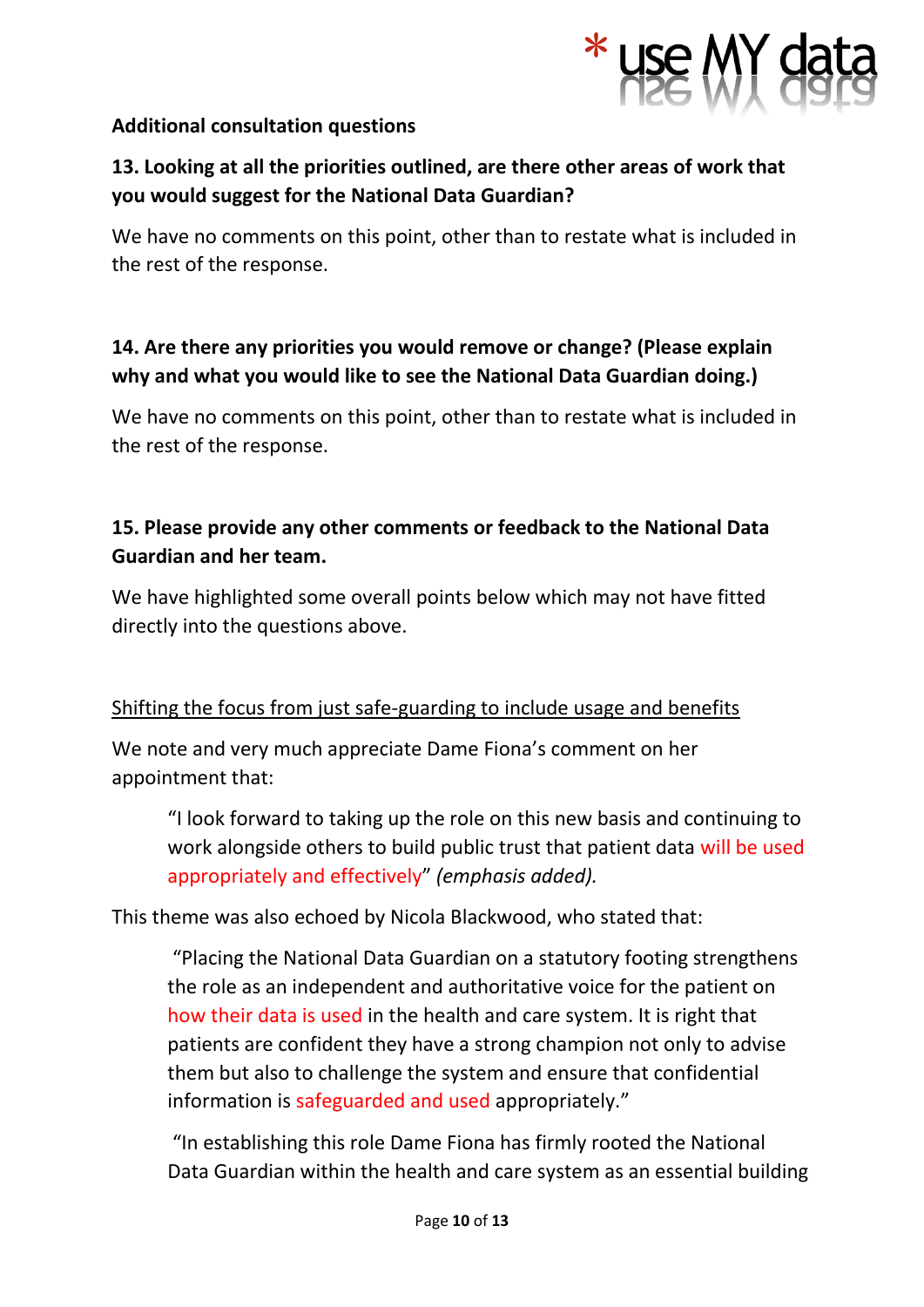

block for building public trust for the use of patient data." *(emphasis added).*

As highlighted in the red text above, our members would make the point that so far, the National Data Guardian has concentrated on safeguarding data. We would like to recommend that the role should give more emphasis to ensuring data is actually made available for public benefit.

It was noted by several members that by having a National Data GUARDIAN, there is a danger that this sets the scene for people not releasing data and not letting anyone (legitimately) see it. We have heard that a "risk-averse, bunker and barricade-building culture" has then been reinforced by the National Data Guardian's initial focus on keeping things safe and secure. This seems to have been at the expense of data usage.

In essence, we have seen that organisations have found it easier to "keep the door locked and bolted". This needs to change.

### Governance

As an active patient movement, many of the use MY data members are similarly active in local and national data, analytical and research groups. They have seen how patient and public members add legitimacy and bring new perspective, and are absolutely aligned to the role of patients and the public playing an equal part on the groups and committees. It has been highlighted that, in contrast, there is no patient representation on the National Data Guardian's group. We see this as something which needs to be addressed.

We would similarly encourage any committee that authorises data sharing to consider the inclusion of independent observers to their meetings.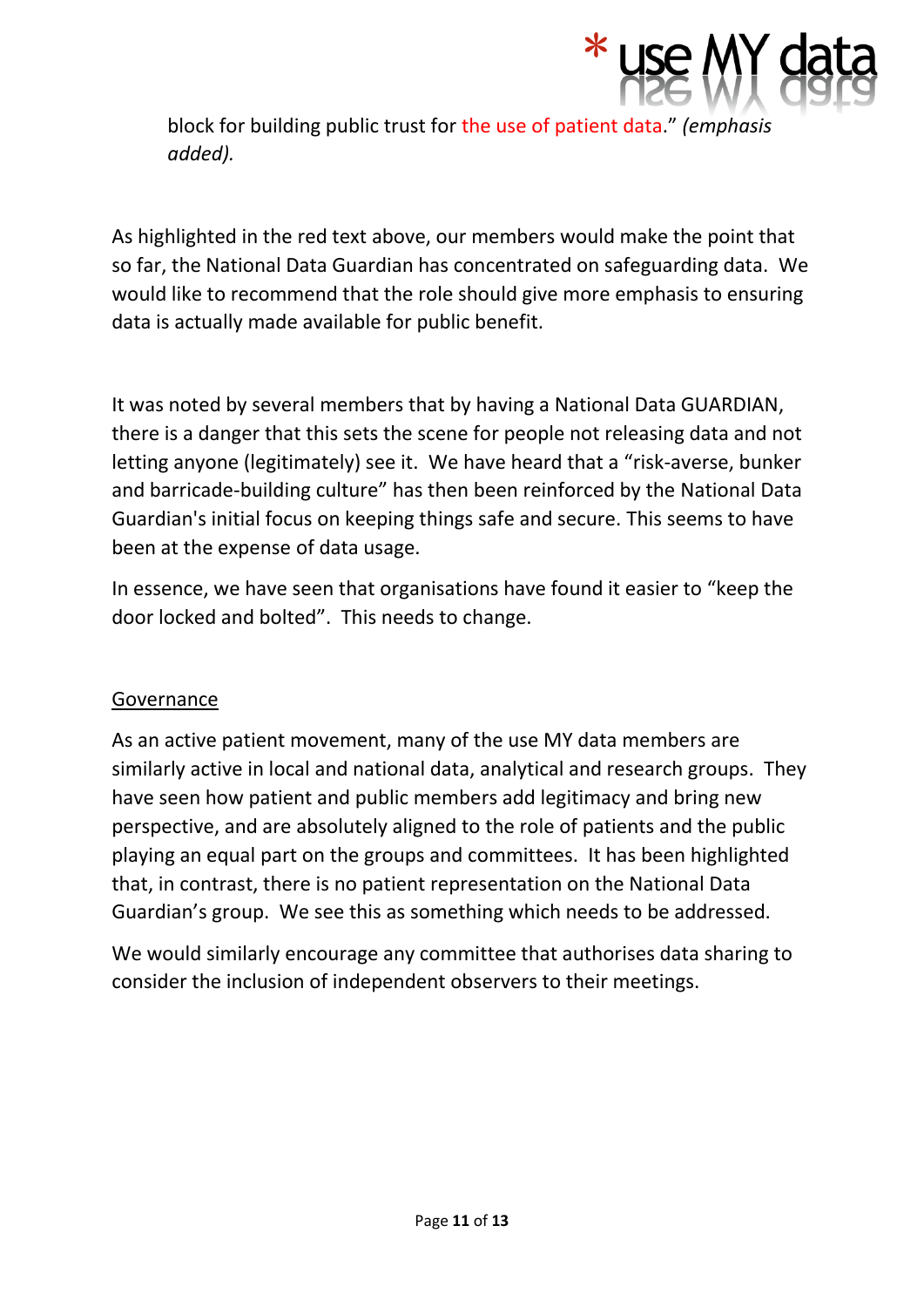

### **Summary**

We hope that the comments from use MY data are helpful.

Our overall message is that, so far, the National Data Guardian has rightly concentrated on ensuring that data is not misused. We think this is appropriate because preventing misuse is the foundation on which a more outward looking focus can then be built.

However, our view is that the National Data Guardian should now have an equal focus on making sure that data is made more accessible to researchers where it is appropriate. The role should be seeking to flush out wilful hoarders of information or organisations that create arcane, overly bureaucratic, inconsistent processes that inhibit legitimate access to data. NHS data (despite well understood shortcomings) is probably as good as it gets around the world and so we must seek to ensure this national asset is used to drive forward the health of the nation, in a fair, open and transparent manner.

As a patient movement we firmly believe that, quite simply, difficulties around data access have damaged research and cost lives.

We thank you for the opportunity to feed into the consultation process and hope that use MY data members will be able to play a part in the work of the National Data Guardian.

As we stated in our response, if we accept that "data saves lives", we need to be equally clear that not using data costs lives.